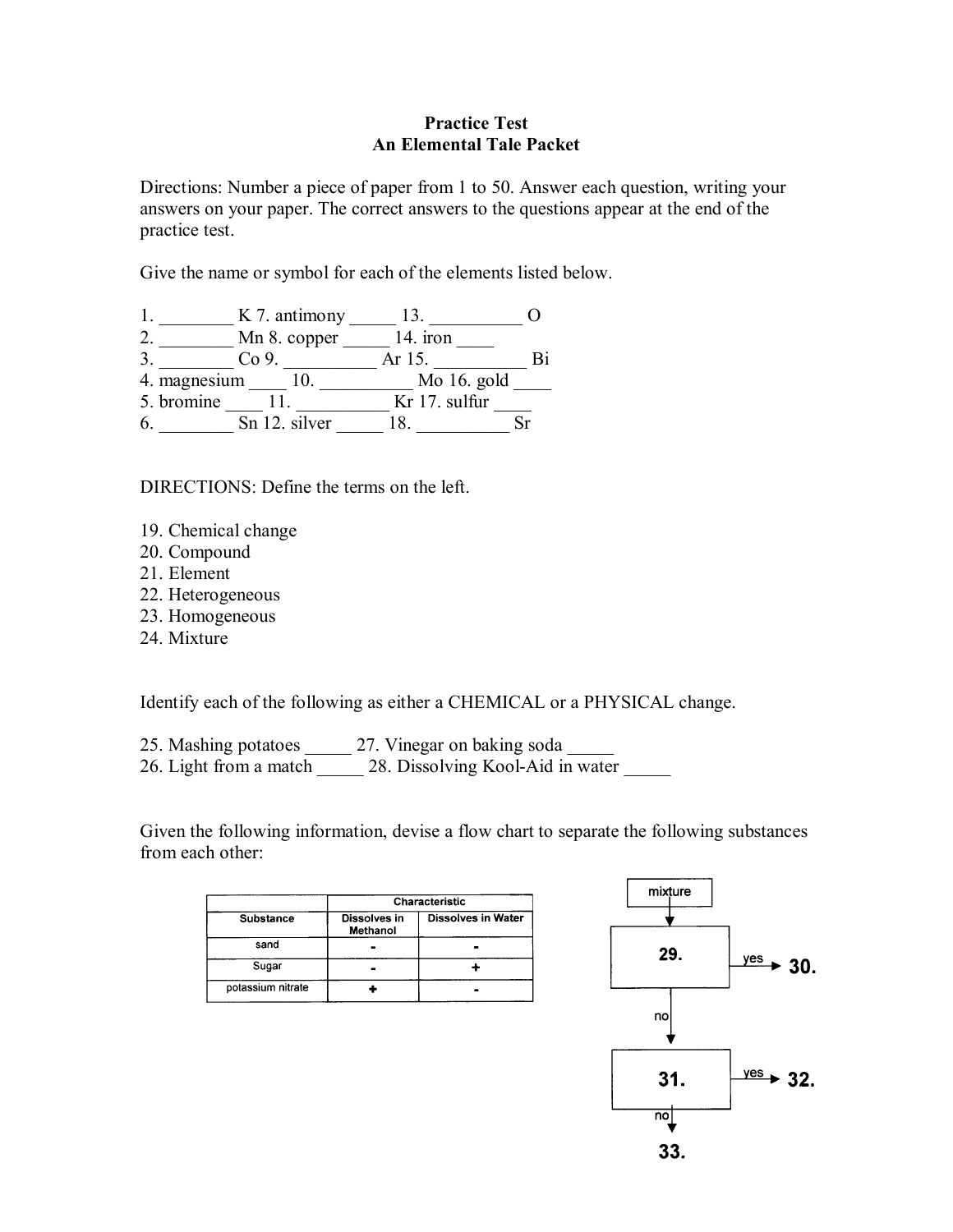34. Draw the apparatus that might be used to separate the sand, sugar, and potassium Nitrate mixture

35. Is Kool-Aid an element, a compound, or a mixture?

Using the above periodic table, answer the following questions about the element represented by square 11

- 36. What period is the element in?
- 37. What family number does the element belong to?
- 38. Is it a good reflector of heat and light?
- 39. Will it conduct electricity?
- 40. Is it a metal, non-metal or metalloid?
- 41. Is it a solid, liquid or gas at room temperature?

Using the above periodic table, answer the following questions about the element represented by square 17

- 42. Is this element shiny?
- 43. What is the name of the family that the element belongs to?
- 44. Is it brittle, or malleable or neither?
- 45. Will it conduct electricity?
- 46. Is it a metal, non-metal or metalloid?
- 47. Is the density of element 17 higher or lower than element 13?
- 48. Is the density of element 17 higher or lower than element 53?
- 49. Is it a solid, liquid, or gas?
- 50. Is the melting point of element 17 high or lower than element 71?